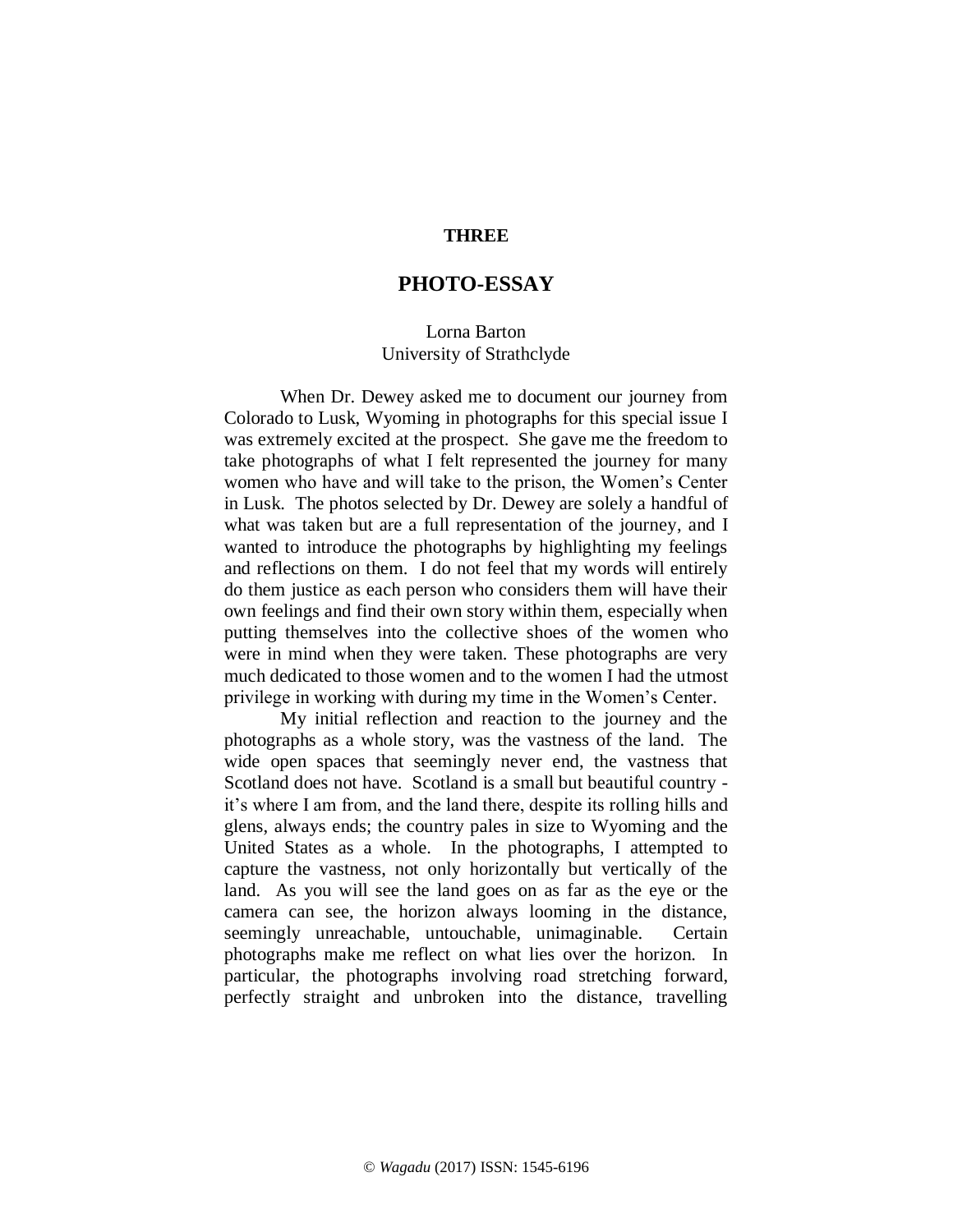towards an unknown horizon, unfamiliar life and an unknown future encourage these feelings of intimidation. Intimidation from the vastness of land and space as well as a feeling of isolation.

Wyoming is known as the land of the wild frontier, and Lusk a frontier town. As you will observe, isolation plays a major role in each photograph, especially I feel from the ones taken in the town of Lusk itself. It seems to be a rural town left behind, a relic of old ways of living and existing. Perhaps its appearance is a badge of honor, of historical importance to those who live in Lusk, but to the rest of Wyoming or the United States? It appears to me to be a forgotten novelty of bygone days of America's checkered past and tumultuous present, unchangeable and untouchable. This bygone feeling can be observed in the photographs showing vintage cars, trucks and horse drawn harvesters lying in waste land just meters from the prison entrance. The coal train that slowly rumbles through the heart of Lusk, passing the prison every few days pulling what seems like hundreds of compartments of coal to an unknown and unimaginable destination supports this feeling. To return to the theme of isolation, perhaps it can be interpreted in multiple ways: isolation in the circumstances of frontier living is what makes you, is what builds resilience and survival in an individual, at least from what I learned while I was visiting Lusk. At any cost frontier living means working hard and striving to make it work as there is no return, no going back, much like the women who enter the prison, they must make it work. However, I feel that isolation also brings insecurity, relating to those initial reflections on the vastness of the land, the landscape's intimidation promoting a fear of the unknown. Without a doubt the women who travel to serve their sentences in the Women's Center will have those feelings and a fear of the unknown on seeing the vastness of the land; insecurity for their futures, families, friends and relationships. Even the street signs at the journey's end, just shy of the prison entrance declare "Dead End," enhancing fear and possibly the abandonment of hope on entering for some, but perhaps not for others. There could be those who see the signs as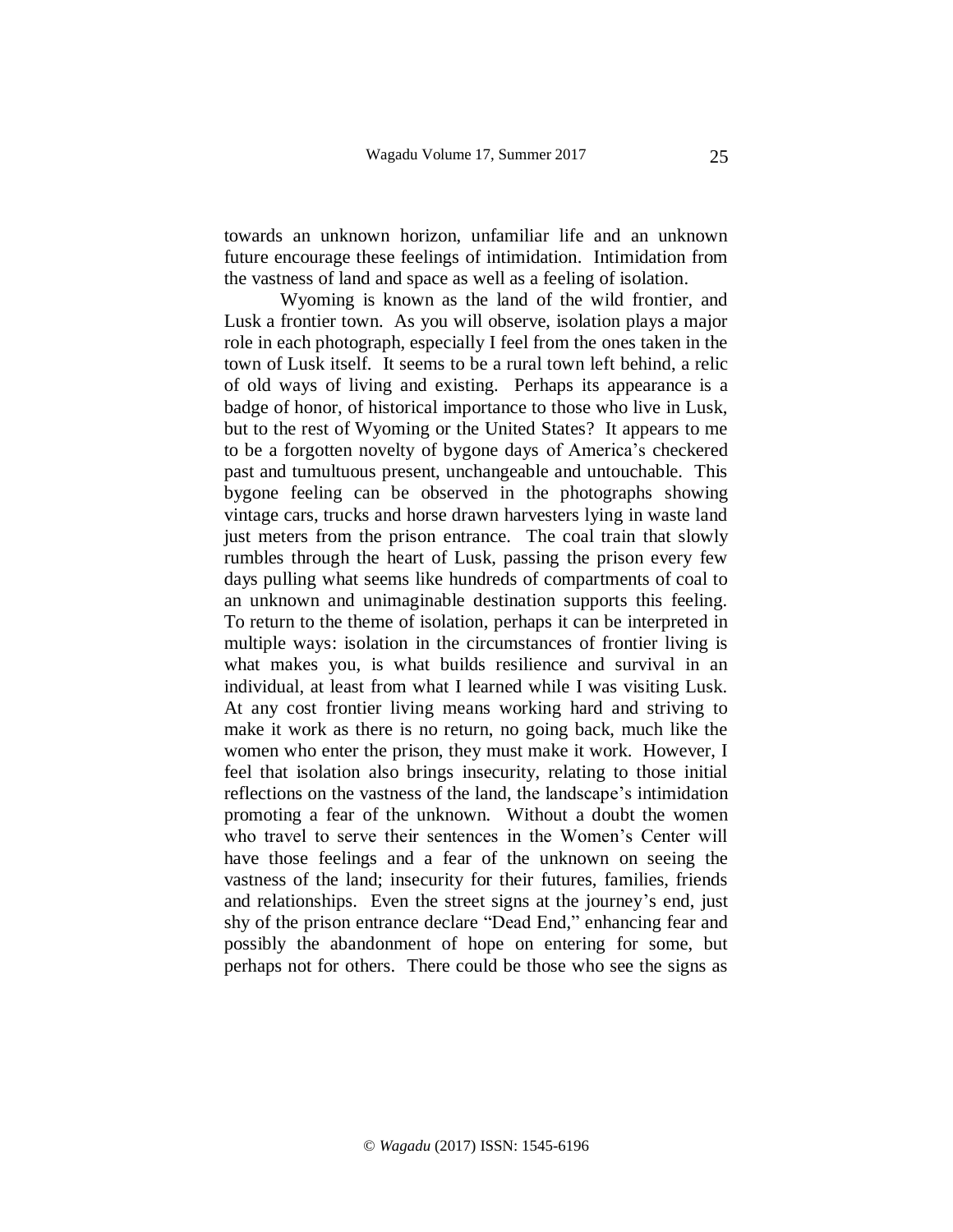an opportunity to fight back, prove the system and society wrong, showing strength and the resilience mentioned earlier.

An additional observation I made while reflecting on the photographs as a whole is, like the land, the sky seemingly never ends but meets beautifully, seamlessly with the landscape, a perfect match of white clouds, blue sky and green grass. I frequently spent time admiring the sky while visiting Colorado and Wyoming during my time in the United States. I was constantly overwhelmed by its beauty, color, texture and the apparently never ending acres of it. When looking at each photograph you will see each cloud packed sky is different, startling and impacting. The sky plays a prominent character or role in the story, watching down, or perhaps looming down on each traveller who passes under it. Much like the land, the sky can also be intimidating in these photographs, despite its lofty beauty and constant change. Having spent four days in the Women's Center with no sunlight or sky to enjoy, I now reflect on having wished I had asked the women how they felt about not seeing the sky fully on a daily basis while imprisoned. Perhaps seeing the sky was not something they had considered important to them prior to incarceration, but now is something missed, longed for, an absence in their lives, like a lost love. It will be one of the first sights they set eyes on when finishing their sentences and walking out of the now unlocked gates of the Center. On reflection, I wonder if for those who are long term incarcerated, the sky has or will be a sight that does not bring joy but is intimidating, dangerous or frightening. The sky in Scotland can bring four seasons in one day; rain, hail, snow and sun. Most of the time it is a constant warning of imminent bad weather. It makes me reflect on the thought of seeing the sky on release, as a free woman, for the women in the Center. Could the sky act as a warning of potential bad weather in their lives, bad weather they may wish to avoid or depart from? Or perhaps the prison was the bad weather and departing from it brings new skies of hope, optimism and a bright future? I cannot answer these questions, but the photographs have provoked them and made me reflect on them, and I hope that others who spend time looking at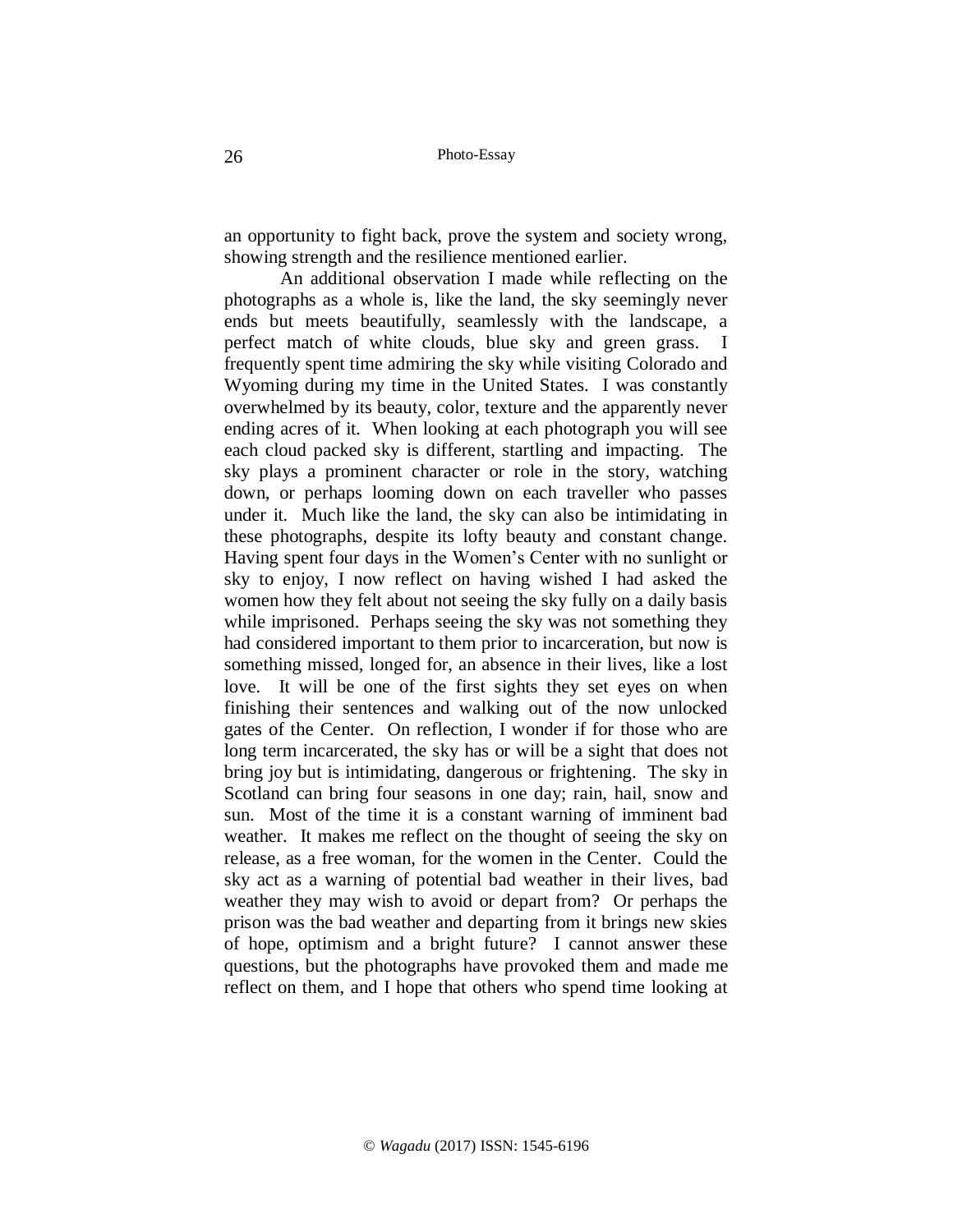the photographs will find thoughts and reflections of their own in them.

Ultimately, having the opportunity to record the journey to the prison in photographs and to work with some of the women in the Women's Center has been an absolute privilege. As a foreigner, I hope that I have brought a little legitimacy to the intrinsic beauty of Wyoming through the lens of my camera and will provoke a few thoughts through my brief words and reflections.

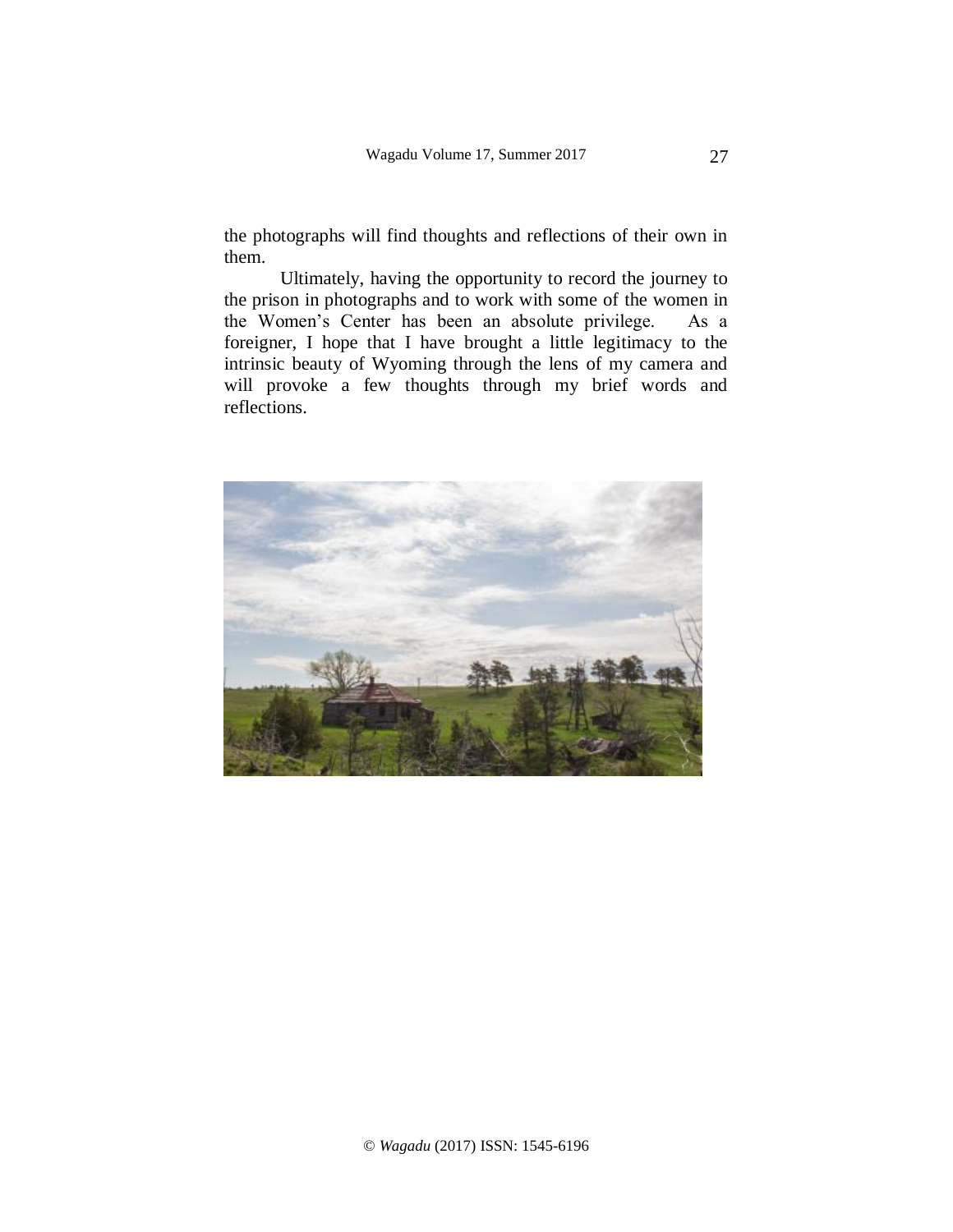Photo-Essay



28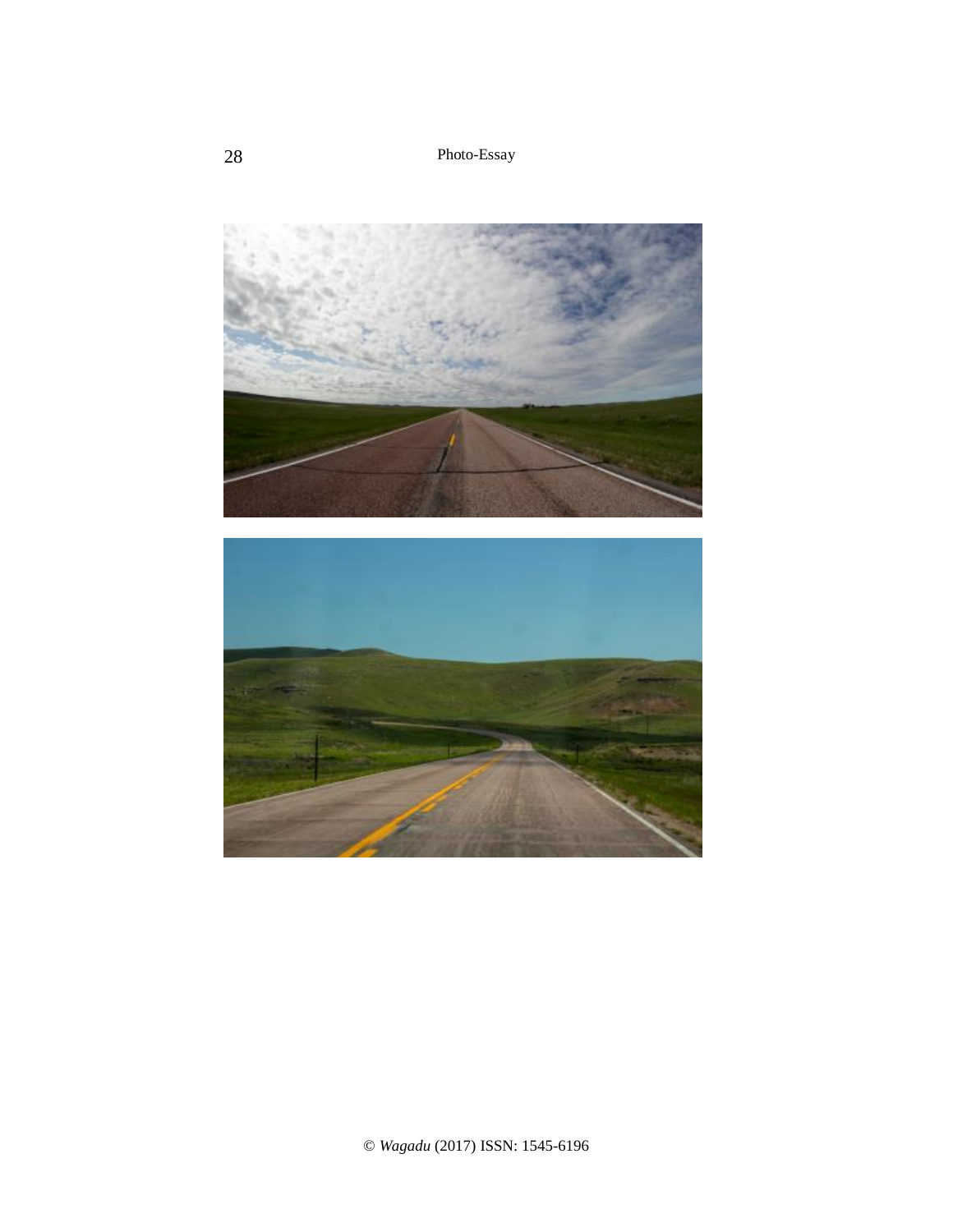

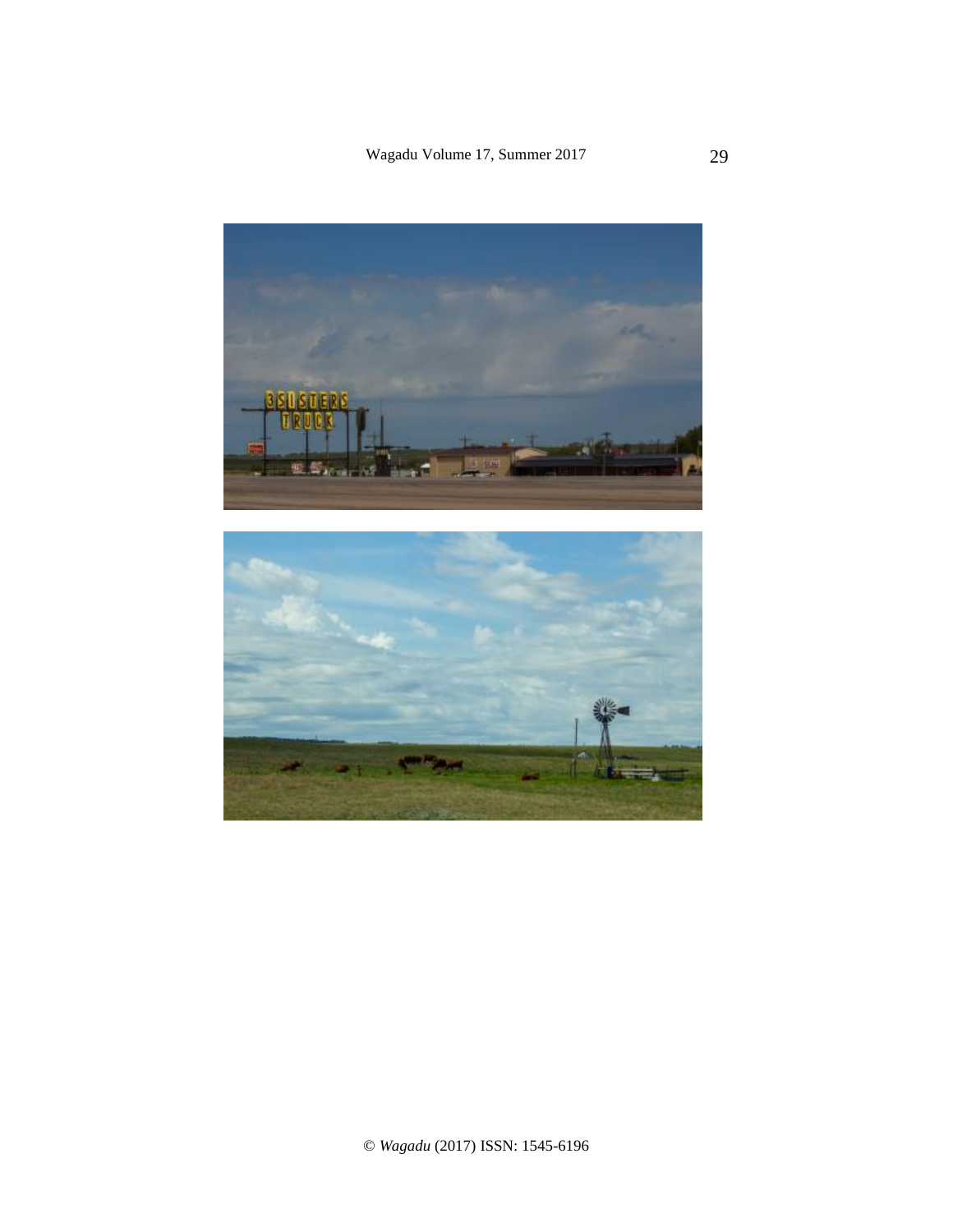Photo-Essay

![](_page_6_Picture_1.jpeg)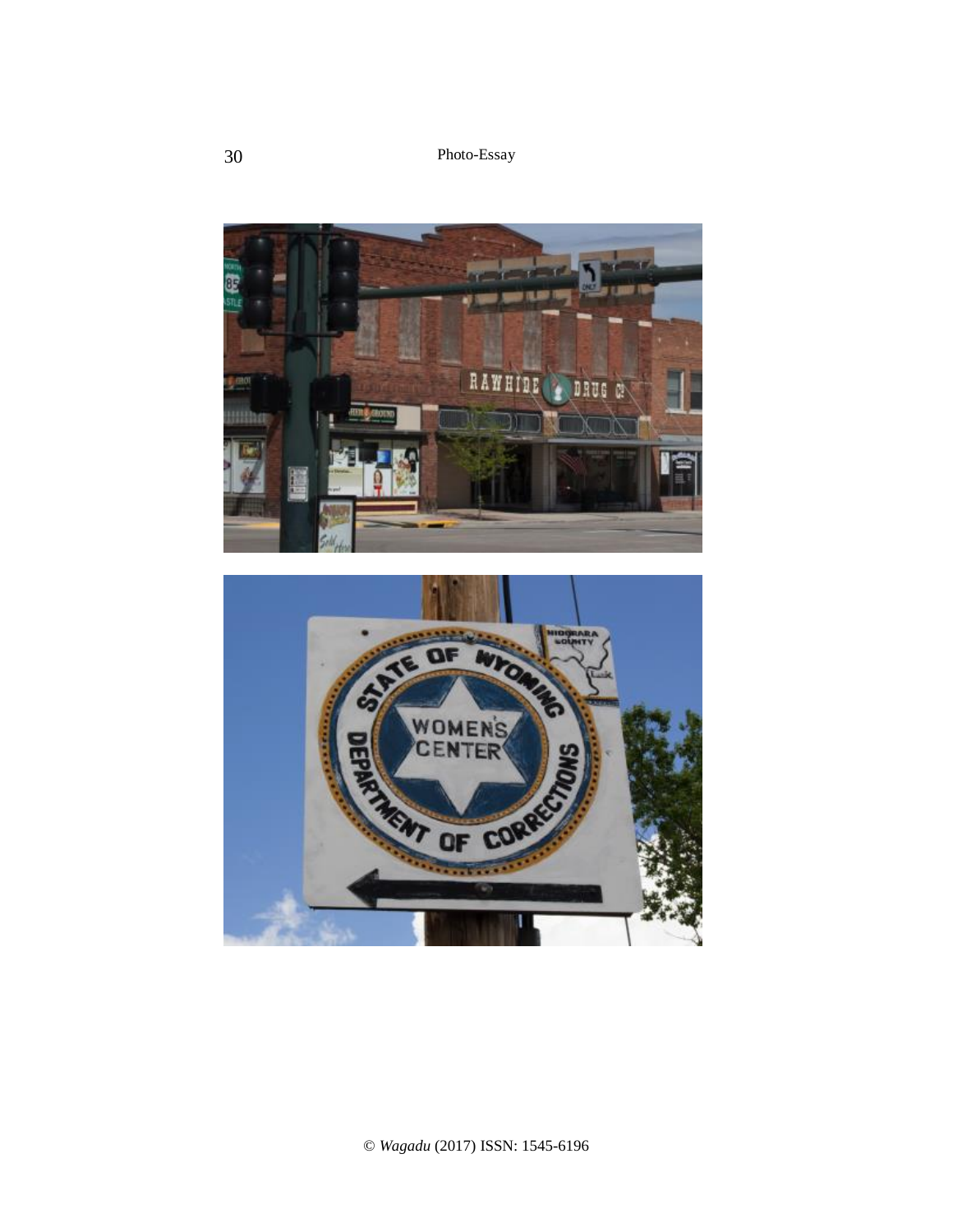![](_page_7_Picture_1.jpeg)

![](_page_7_Picture_2.jpeg)